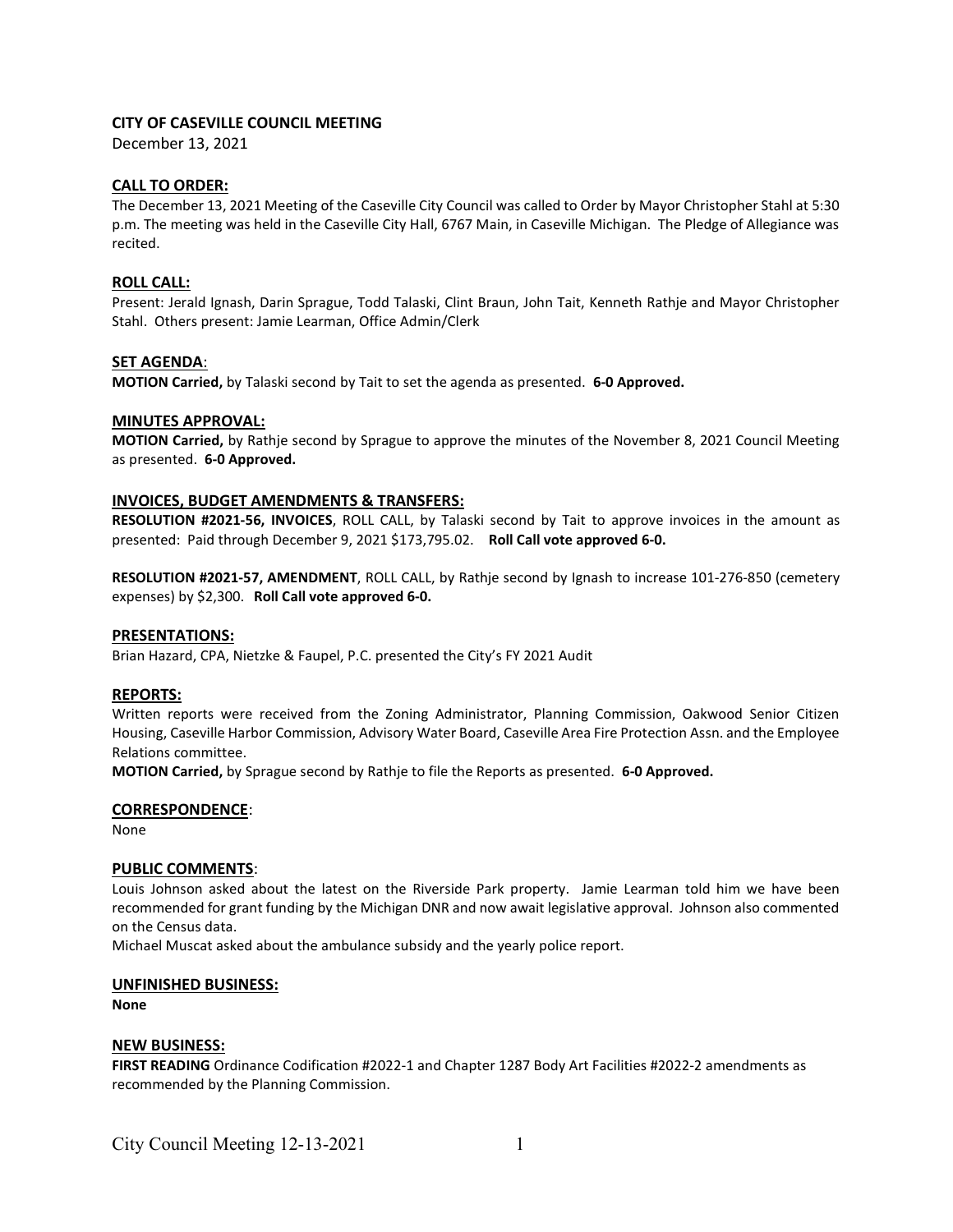MOTION Carried, by Rathje second by Sprague to set a public hearing for January 10, 2022 at 5:30 p.m. to discuss the proposed ordinance changes. 6-0 Approved.

MOTION Carried, by Talaski second by Tait to appoint Louis Johnson to the Planning Commission, term ending 9/2022. 6-0 Approved.

MOTION Carried, by Sprague second by Talaski to appoint Michael Muscat to the Zoning Board of Appeals, term ending 7/2023. 6-0 Approved.

MOTION Carried, by Rathje second by Tait to accept the letter of retirement from Dena Withey. 6-0 Approved.

RESOLUTION #2021-58, ROLL CALL, by Sprague second by Braun to approve the 2022-2024 employment agreement between the City and Troy Hartz. Roll Call vote approved 6-0.

RESOLUTION #2021-59, ROLL CALL, by Braun second by Ignash to approve the 2022-2024 employment agreement between the City and Jamie Learman. Roll Call vote approved 6-0.

RESOLUTION #2021-60, ROLL CALL, by Sprague second by Rathje to approve the 2022-2024 employment agreement between the City and Kyle Romzek. Roll Call vote approved 6-0.

RESOLUTION #2021-61, ROLL CALL, by Sprague second by Rathje to approve the 2022-2024 contract between the City and Local Unit 15157-06, DPW/Water/Office. Roll Call vote approved 6-0.

RESOLUTION #2021-62, ROLL CALL, by Rathje second by Sprague to renew the insurance agreement with the Steelworkers Health and Welfare fund for 2022. Roll Call vote approved 6-0.

RESOLUTION #2021-63, ROLL CALL, by Rathje second by Tait to opt out of the State of Michigan 20% co-pay requirement for health insurance by offering BCBS HDHP policy administered by Highmark through the United Steelworkers Health & Welfare Fund for City employees as stated in the collective bargaining agreements and supervisor employment agreements. The employees will contribute weekly towards health insurance costs as stated in their agreements. Roll Call vote approved 6-0.

RESOLUTION #2021-64, ROLL CALL, by Talaski second by Tait to hire Kristen Maust as full-time Treasurer/Deputy Clerk for the City of Caseville. Roll Call vote approved 6-0.

RESOLUTION #2021-65, ROLL CALL, by Sprague second by Tait to authorize the check signing list for the City of Caseville.(attached \*\*adding Mayor Stahl & Kristen Maust and removing Dena Withey) Roll Call vote approved 6-0.

RESOLUTION #2021-66, ROLL CALL, by Ignash second by Talaski to set the water rate for Pigeon and Caseville Township at \$5.00 per thousand. Effective January 1, 2022 for the April 1, 2022 bill. Roll Call vote approved 6-0.

RESOLUTION #2021-67, ROLL CALL, by Braun second by Tait to approve the Real and Personal property tax exemption procedures. (attached) Roll Call vote approved 6-0.

RESOLUTION #2021-68, ROLL CALL, by Sprague second by Braun to approve the waiving of penalties for non-filing of Property Transfer Affidavits. (attached) Roll Call vote approved 6-0.

RESOLUTION #2021-69, ROLL CALL, by Braun second by Tait to approve the 2022-2024 contract between the City and Local Unit 15157-11, Police. Roll Call vote approved 6-0.

#### PUBLIC COMMENTS:

Michael Muscat commented on the contracts.

City Council Meeting 12-13-2021 2